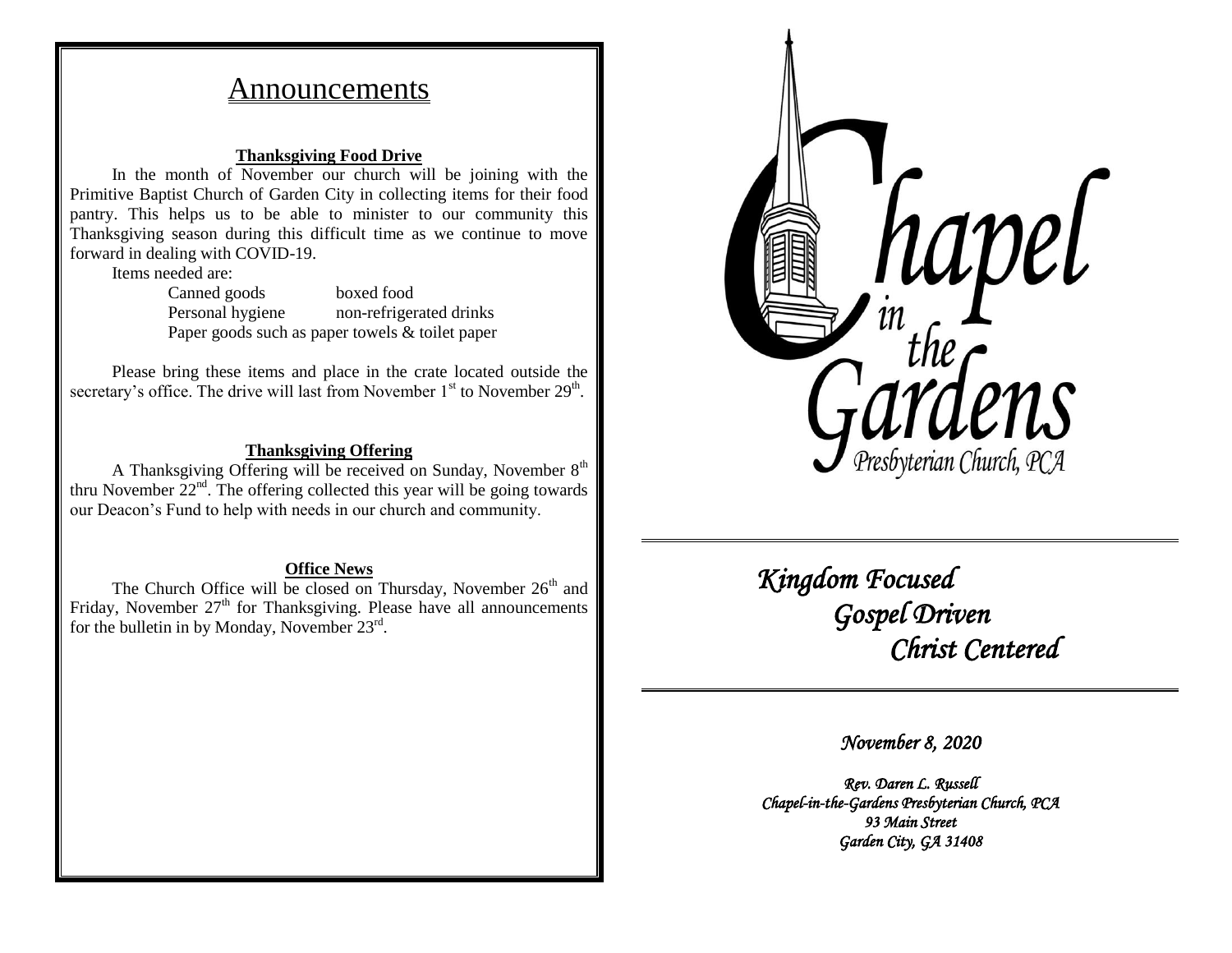# *Chapel-in-the-Gardens Presbyterian Church*

*Presbyterian Church in America "Worshiping Him in Spirit and in Truth" November 8, 2020 at 10:30 a.m.*

He was pierced for our transgressions, he was crushed for our iniquities; the punishment that brought us peace was upon him, and by his wounds we are healed. We all, like sheep, have gone astray, each of us has turned to his own way; and the LORD has laid on him the iniquity of us all. (Isaiah 53:5-6)

## *The Preparation for Worship*

**The Prelude** – *Please prepare your heart and mind for worship as you wait silently before the Lord.*

#### **The Apostolic Greeting Jude 1b,2**

*"To those who are called, sanctified by God the Father, and preserved in Jesus Christ: Mercy, peace, and love be multiplied to you."*

#### **The Welcome and Announcements**

**The Silent Prayer of Preparation** Habakkuk 2:20 *"The LORD is in His holy temple; let all the earth be silent before Him."*

### **The Adoration of God** Psalm 124:8

*"Our help is in the name of the Lord, the Maker of heaven and earth."*

#### **The Call to Worship** Psalm 103:1-5

*"Praise the LORD, O my soul; all my inmost being, praise his holy name. Praise the LORD, O my soul, and forget not all his benefits. He forgives all my sins and heals all my diseases; he redeems my life from the pit and crowns me with love and compassion. He satisfies my desires with good things, so that my youth is renewed like the eagle's"*

**The Hymn No. 59** *"I Sing the Mighty Power of God"*

## **The Prayer of Adoration and Lord's Prayer**

**Reading of the Psalms** – Psalm 55

#### **Musical Meditation/Anthem**

### **The Pastoral Prayer** Psalm 37:23-24

*"The LORD delights in the way of the man whose steps he has made firm; though he stumble, he will not fall, for the LORD upholds him with his hand."*

*The Means of Grace* **The Prayer of Illumination**

**The Exposition of God's Word Rev. Daren L. Russell** *"This is God's holy, inspired, and inerrant Word."*

> *A Season of HOPE* Romans 15:-13; Colossians 1:16

*The Response & Blessing* **vs. 1, 2, 4, 5**

**The Hymn No. 20** *"All People That on Earth Do Dwell"*

### **The Benediction** Romans 15:13

*"May the God of hope fill you with all joy and peace in believing, so that by the power of the Holy Spirit you may abound in hope."*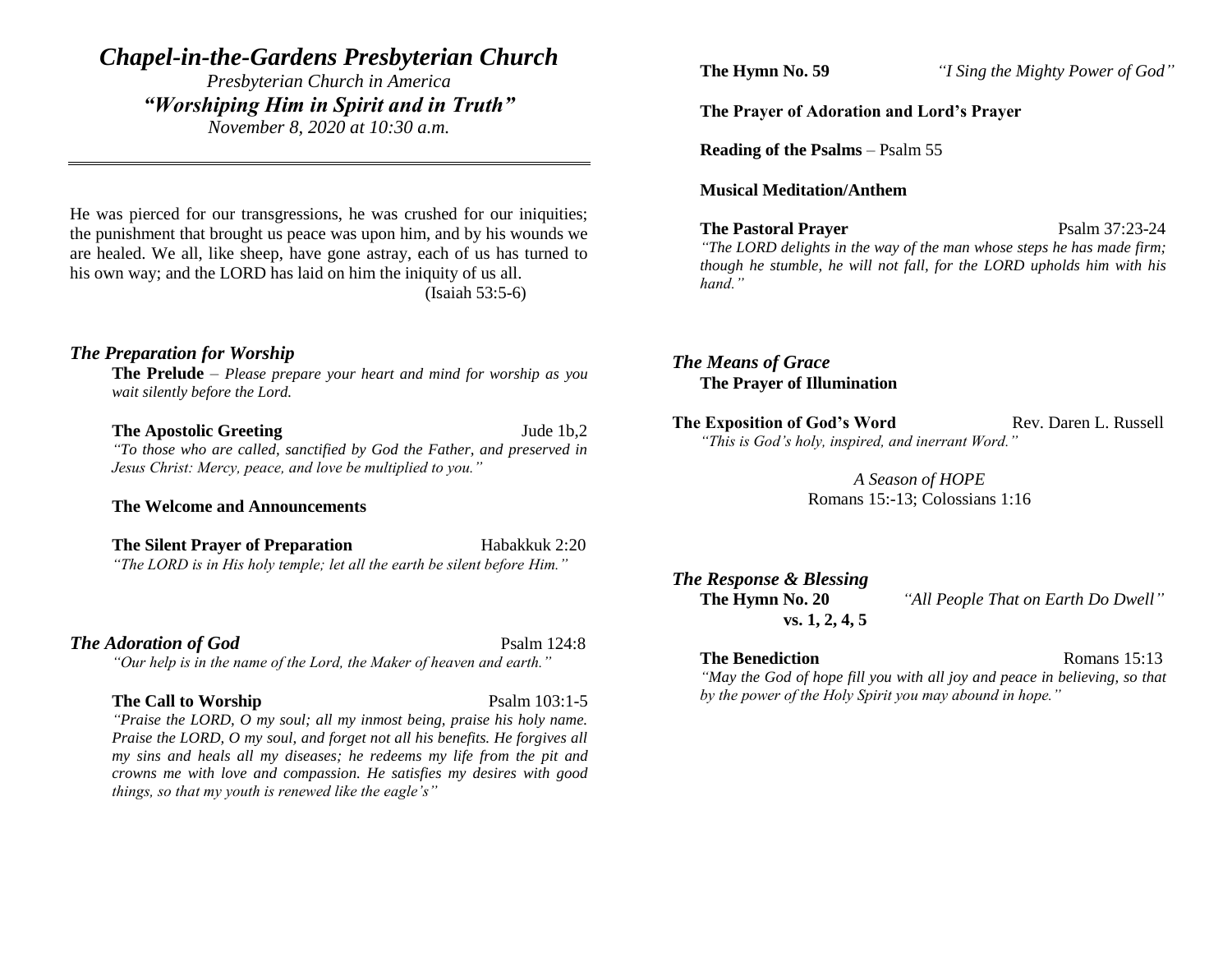# **I Sing the Mighty Power of God**

I sing the mighty pow'r of God, that made the mountains rise, That spread the flowing seas abroad, and built the lofty skies. I sing the wisdom that ordained the sun to rule the day; The moon shines full at His command, and all the stars obey.

I sing the goodness of the Lord, that filled the earth with food, He formed the creatures with His Word, and then pronounced them good.

Lord, how Thy wonders are displayed, where'er I turn my eye, If I survey the ground I tread, or gaze upon the sky.

There's not a plant or flow'r below, but makes Thy glories known,

And clouds arise, and tempests blow, by order from Thy throne;

While all that borrows life from Thee is ever in Thy care; And everywhere that we can be, Thou, God, art present there.

# **All People That on Earth Do Dwell**

All people that on earth do dwell, Sing to the Lord with cheerful voice; Him serve with fear, His praise forth tell, Come ye before Him and rejoice.

The Lord, ye know, is God indeed; Without our aid He did us make; We are His flock, He doth us feed, And for His sheep He doth us take.

For why? The Lord our God is good, His mercy is forever sure; His truth at all times firmly stood, And shall from age to age endure.

To Father, Son, and Holy Ghost, The God whom heaven and earth adore, From earth and from the angel host Be praise and glory evermore.